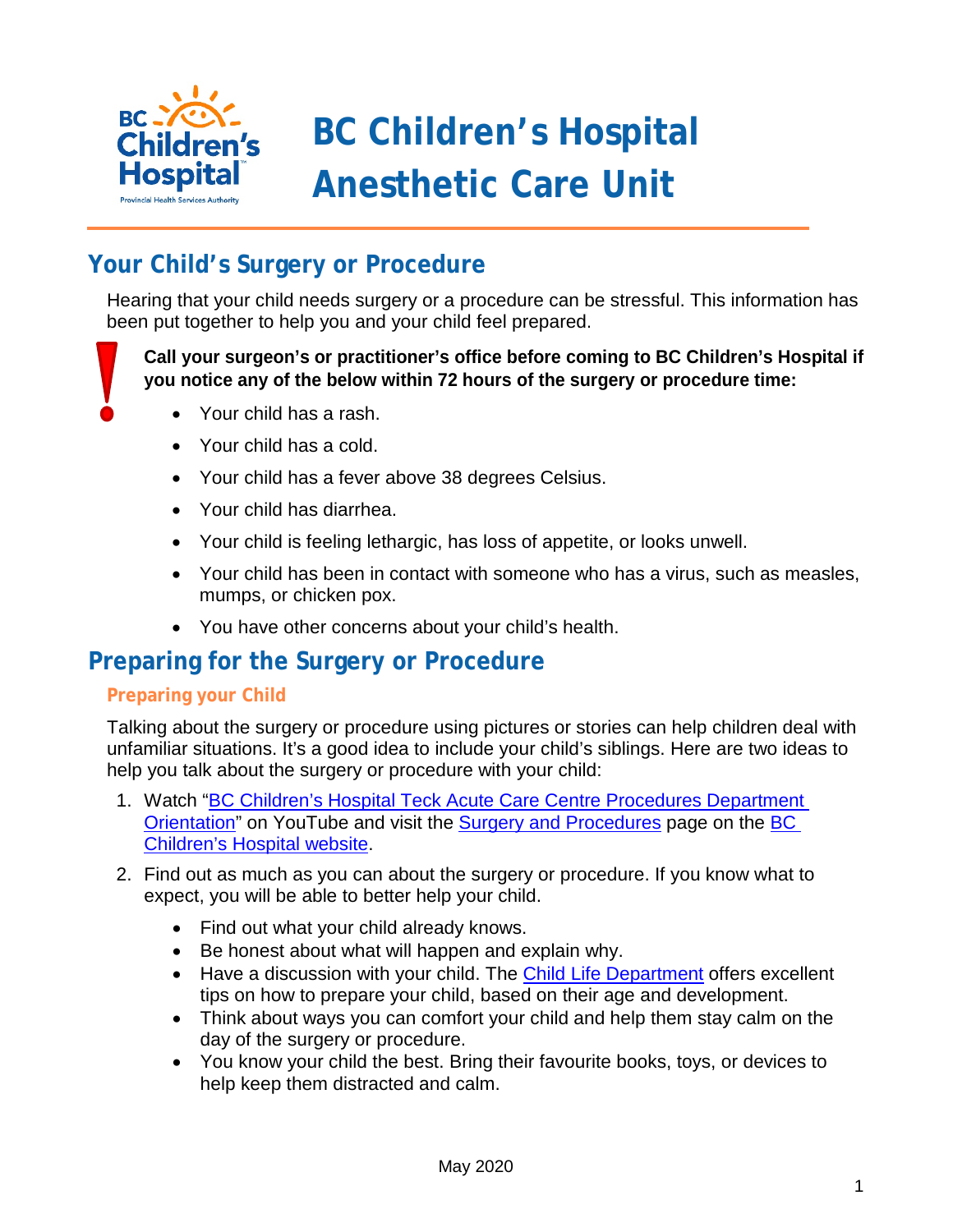### **Preparing Yourself**

- Look after yourself. If there is time while your child is having their surgery or procedure we encourage you to go for a walk or get refreshments.
- Ask questions if you are not sure about anything we are doing or saying. Write a list of your questions and bring them with you in case you forget to ask.
- Plan how you will get to BC Children's on the day of the surgery or procedure. You will need to stay close to the hospital while your child is having their surgery or procedure. Bring a book or device to help you pass the time.

#### **Making Arrangements for the Day of the Surgery or Procedure**

- Organize childcare for your other children during your child's surgery or procedure.
- For safety purposes, you must take your child home in a vehicle. If this is not possible, please let your nurse know.
- For more information on planning your visit go to [Planning Your Visit](http://www.bcchildrens.ca/our-services/your-visit/planning-your-visit) on the BC Children's website.

#### **Preparing for your Child's Recovery at Home**

- Have acetaminophen (Tylenol®) and ibuprofen (Advil® or Motrin®) that are appropriate for your child's age at home.
- Have foods that will help if your child feels sick to their stomach (for example plain toast, crackers, or ginger ale). **Your child will be fasting before the surgery or procedure, so these foods are for after you return home.**
- Have other foods ready that will be easy for your child to swallow (for example soup, pudding, or popsicles).
- Make sure you have a child's thermometer that is working and ready to use.
- Plan for a quiet day at home where you can stay close to your child so you can watch them on the day after the surgery or procedure.

#### **Out of Town Arrangements**

- Make your travel and accommodation arrangements as soon as you know the date of the surgery or procedure.
- The [BC Family Residence Program](https://www2.gov.bc.ca/gov/content/health/accessing-health-care/tap-bc/bc-family-residence-program) can help you organize and pay for bus and air travel. It can also help you organize and pay for a place to stay close to BC Children's. You need to provide the dates, reason for travel, your child's BC Health Care Card number, and the doctor's name.

# **The Day before the Surgery or Procedure**

#### **Expect a Call from Procedures and Surgical Services**

You will receive a call from Procedures and Surgical Services between 11:00am and 5:00pm one working day (Monday to Friday) before your child's surgery or procedure. This is an important call. Find a quiet place, have a notepad and pen ready for taking notes, and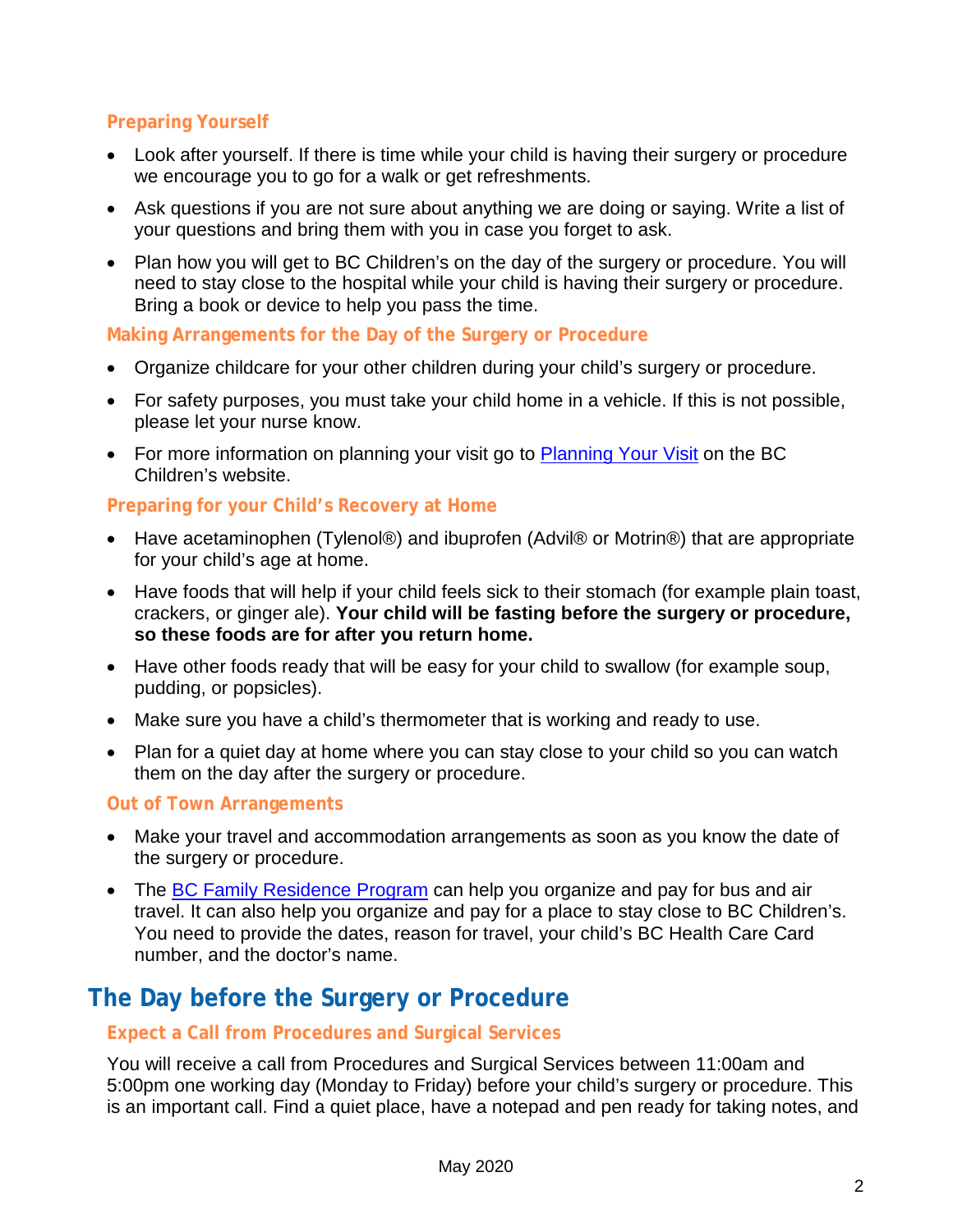ask questions so you are sure of:

- 1. The last time your child can eat or drink.
- 2. What regular medication your child can take.
- 3. When to arrive and how long you can expect to stay at the hospital.



If your English is limited, interpreter services are available. Please discuss your needs with a staff member.

**If you** *do not* **receive this call, please phone 604-875-2191 before 5:00pm one working day (Monday to Friday) before your child's surgery or procedure.**

**The Night before the Surgery or Procedure**

- Give your child the prescribed preoperative medication, if any.
- Make sure your child is not wearing any makeup, nail polish, or jewelry (this includes earrings, and any other body piercings).
- Give your child a bath and wash their hair. If your child's hair is long, have it in a braid.

### **Fasting before the Surgery or Procedure**

When your child receives an anesthetic it is **very important that their stomach is empty**. This is so they do not vomit and choke when the anesthetic is starting. If there is food in their stomach before your child's anesthetic, the food could make its way into your child's lungs while they are under anesthetic, and your child could get pneumonia.

We need your child's stomach to be as empty as possible before their anesthetic so they are safe. We understand that a hungry child can be upset and frustrated child and we know that it is really hard for a parent or caregiver to let their child be hungry. No parent or caregiver wants their child to feel hungry. However, we need your help to ensure that your child is safe when they are getting their anesthetic. Note that your child should continue to have clear fluids up to one hour before arrival time. Please encourage your child to drink clear fluids before departing for the hospital.

#### **If you do not follow the fasting instructions, your child's surgery or procedure will be postponed or cancelled.**

# **The Day before the Surgery or Procedure**

**STOP** solid food at midnight.

**STOP** bottle feeds (formula) or tube feeds 6 hours before arrival time.

**STOP** breast milk 4 hours before arrival time.

**STOP** clear fluids 1 hour before arrival time.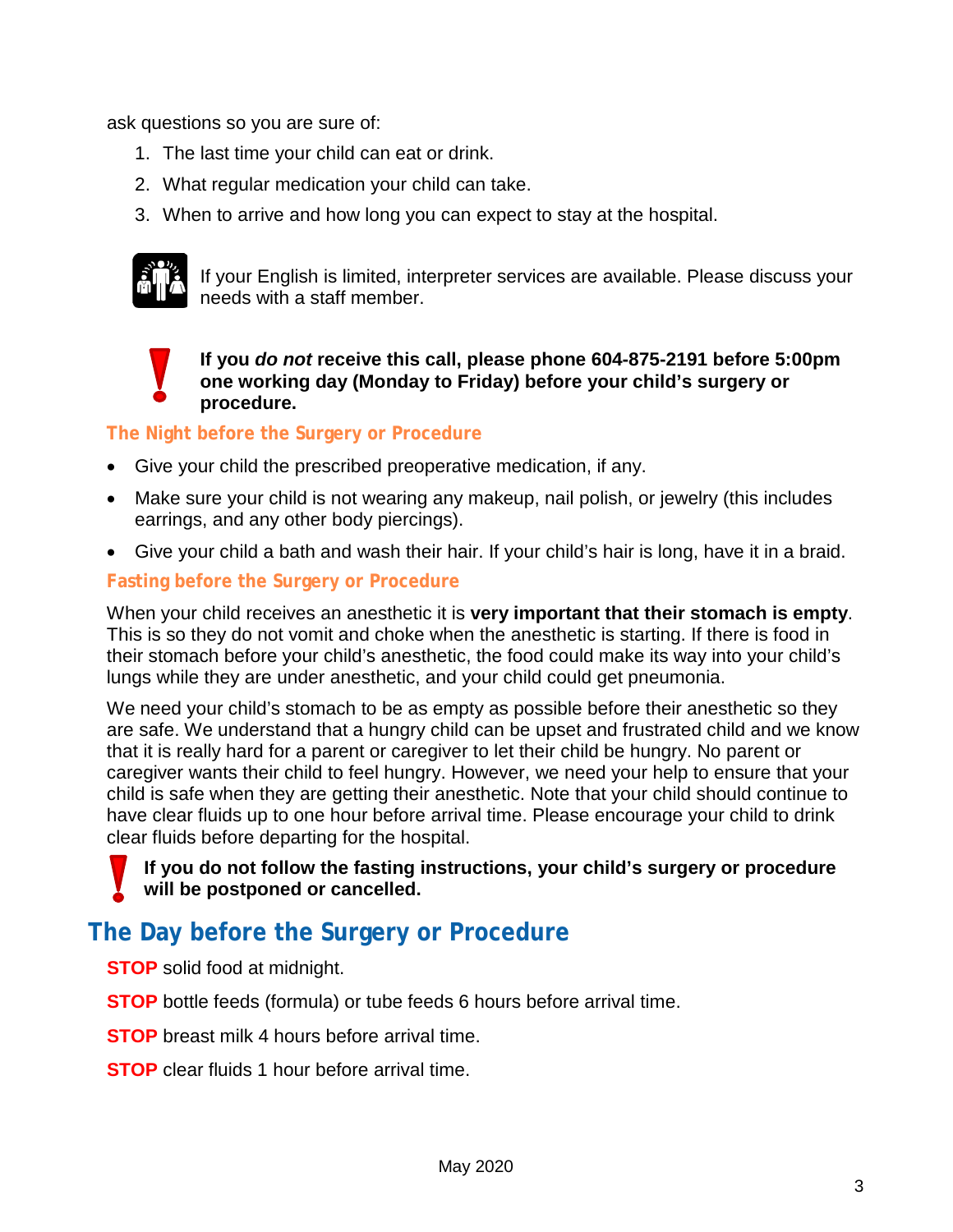- Clear fluids are fluids you can see clearly through (for example water or clear apple juice).
- Jell-O and broth are **not** clear fluids.

*You will receive a call from Procedures and Surgical Services to go over your fasting instructions the working day (Monday – Friday) before your surgery or procedure.*

# **The Day before the Surgery or Procedure**

### **What to Bring**

Try to pack what you need in one backpack or bag you can carry. Your day will be easier if you pack light.

#### **Essential Items:**

• Your Child's BC Health Care Card (can look like either of the below examples).



• Loose-fitting clothes for your child to wear home.

#### **Suggested Items:**

- Your child's favourite book, toy, or blanket.
- Your child's housecoat and non-skid slippers or shoes.
- Your child's pacifier, usual feeding bottle or sippy cup.
- A pen and paper so you can take notes and write down any questions you may have.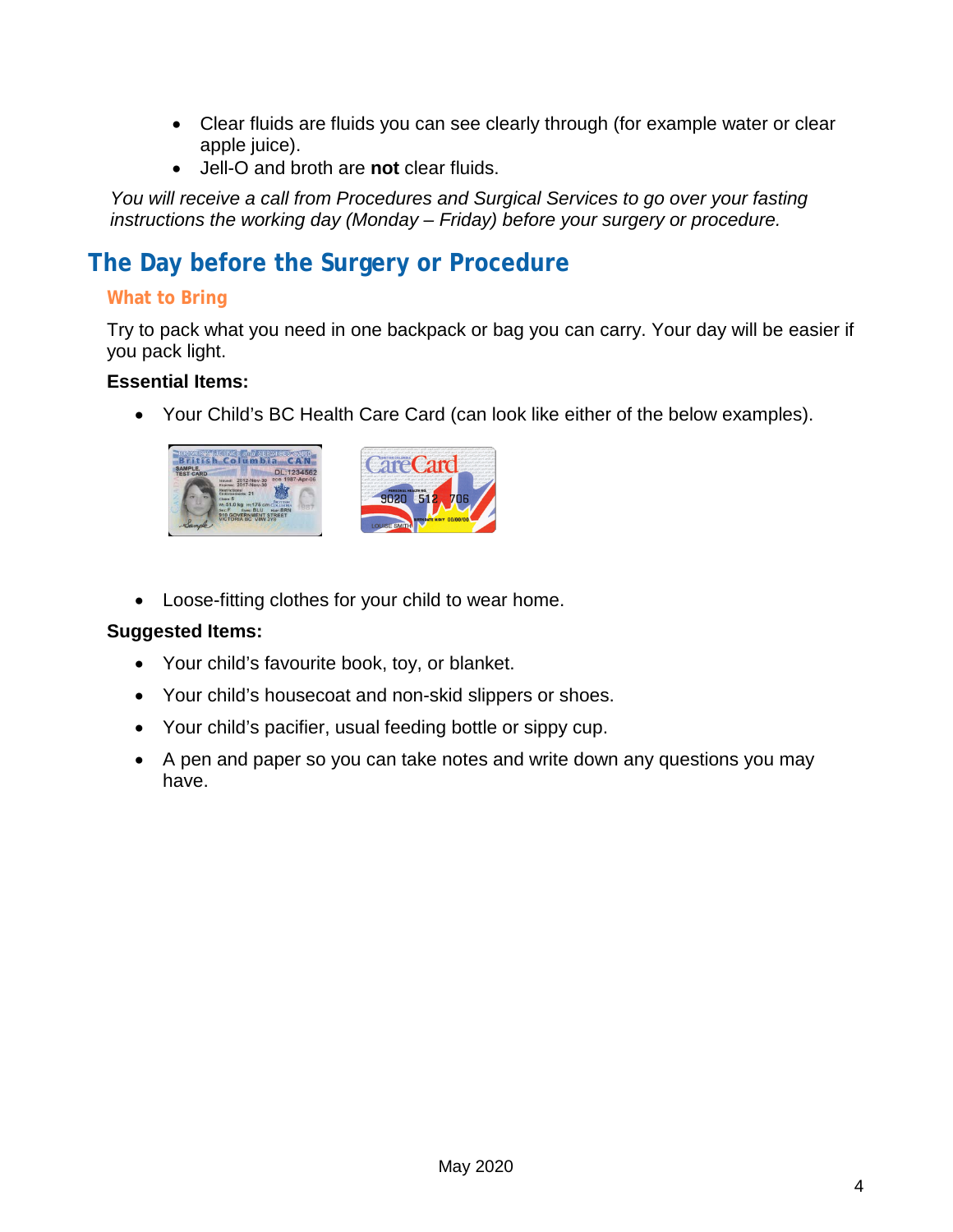#### **Where to Go**

The hospital campus is a big place. Check out the map and follow the directions provided below:



- 1. Enter the Children's & Women's campus from Oak Street (4500 Oak Street), follow the signs for the **Teck Acute Care Centre (TACC) (Entrance #53 circled in orange).**
- 2. You can park in the underground parking of the TACC or in the surface spots nearby. There is also a **Valet Service** located outside of Entrance #53. There is no extra cost for this service you just pay the regular hourly or daily rate.
- 3. Once in the lobby of the TACC building, take the main elevators to the third or fourth floor as directed.
- 4. Exit the elevators and turn right and follow the signs to either:
	- Third Floor General Procedures
	- Fourth Floor Special Procedures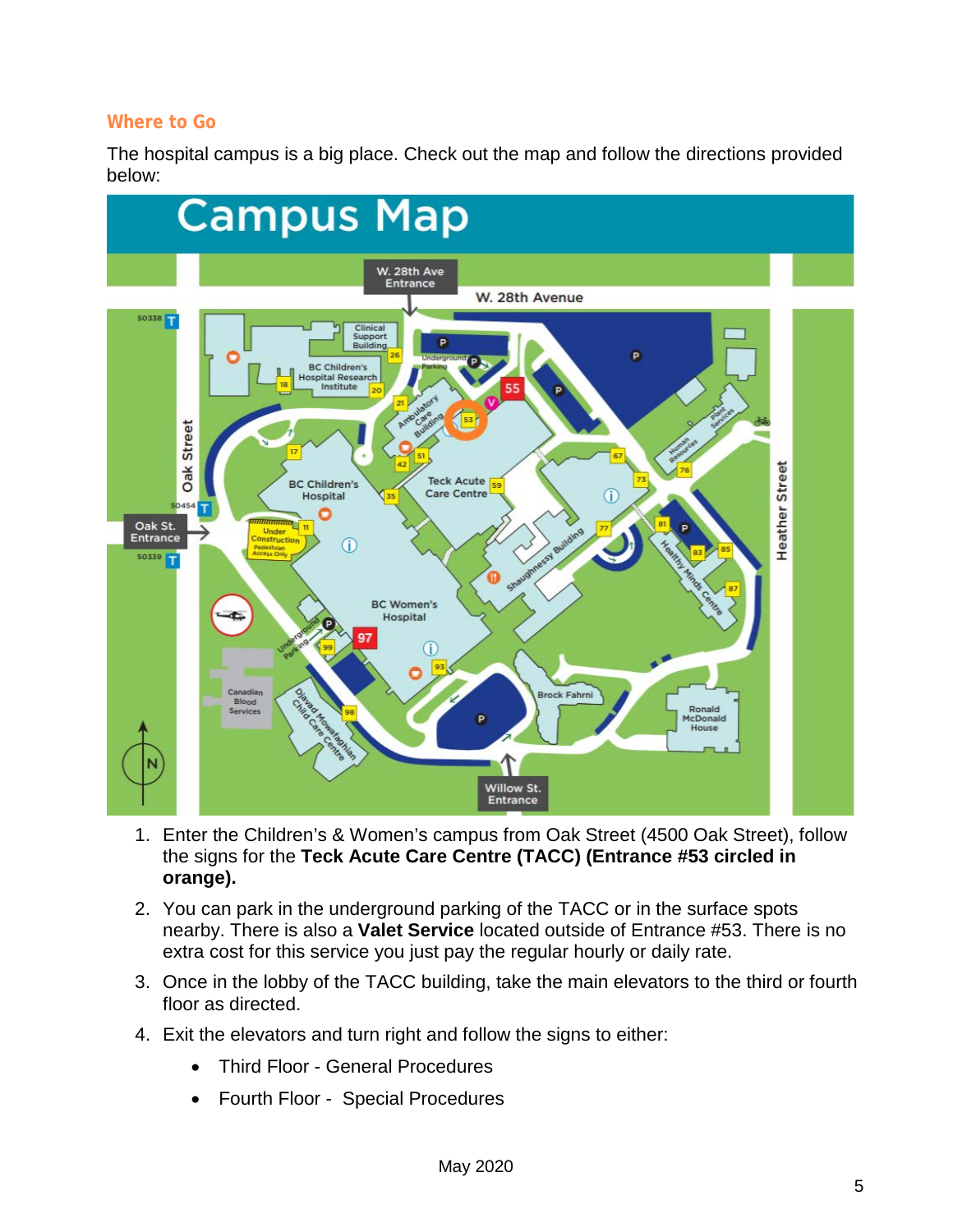# **Meeting the Health Care Team**

After checking in at the reception desk, you will be shown to an individual patient pre-op room. Here, you will have a chance to meet the team who will look after your child before, during and after their surgery or procedure.

- 1. After you help your child change into a gown, a nurse and care aide will assess your child. This includes measuring their height and weight along with their vital signs (blood pressure, temperature, pulse and oxygen level).
- 2. An anesthetist will talk with you about what will happen in the procedure room and how your child will fall asleep for their surgery or procedure.
- 3. Your child's surgeon or proceduralist will also see you before your child's surgery or procedure. This will be your chance to ask any last minute questions.
- 4. If your child is over the age of one year, and is not having a cardiac surgery, your family will decide with the anesthetist who is best to accompany your child into the procedure room until your child is asleep.
- 5. In the procedure room, you can provide comfort, distraction and support for your child.



The anesthetic will make your child go to sleep very quickly. This can look shocking to the accompanying parent or caregiver. **If you feel faint or dizzy at any time**, tell the closest nurse or doctor.

- 6. Once your child is asleep, a staff member will show you to the waiting area. While you wait, you can go for a short walk to get a coffee or bite to eat. This can help you feel calm and ready to support your child when they wake up.
- 7. After the surgery or procedure is finished, your child's doctor will come to the waiting room to explain how everything went. It is important to be available in the waiting room at this time.
- 8. A staff member from Procedures and Surgical Services will find you in the waiting area so you and another parent or caregiver can be by your child's side in the recovery room.

# **What Happens During Recovery**

- As soon as it is safe to do so, the staff will invite you to be with your child after their surgery or procedure. Every effort is made to have you at the bedside before your child wakes up, however, they may be just waking up when you arrive.
- Your child may be drowsy, confused, restless, or upset when they wake up. Keep the bed rails up and stay at your child's side for their safety.
- You know your child best. If you think your child is thirsty or uncomfortable, tell your child's nurse.
- Your child will stay in recovery until they are awake and comfortable.
	- o If your child is staying overnight in the hospital, a nurse will coordinate their transfer